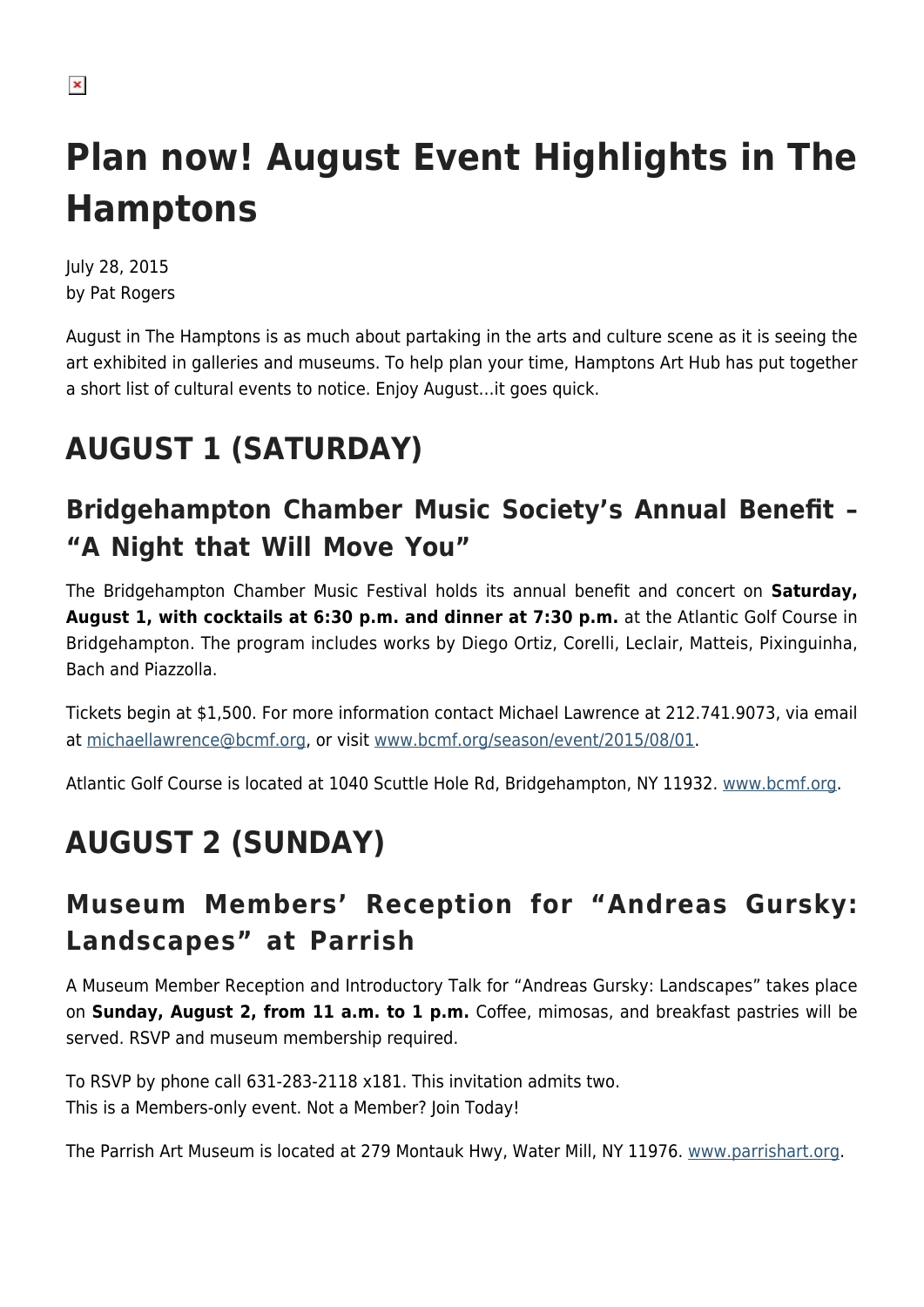### **AUGUST 7 (FRIDAY)**

### **Guild Hall's 2015 Summer Gala Celebrating "Roy Lichtenstein: Between Sea and Sky"**

Guild Hall's benefit is a two-location affair. Held on **Friday, August 7, at 5 p.m.**, the evening begins with a preview of "Roy Lichtenstein: Between Sea and Sky" at the East Hampton museum. Afterwards, guests adjourn to a private estate for cocktails, dinner, dancing and a live art auction.

Tickets begin at \$500. To purchase tickets, visit [www.give.guildhall.org/summergala](http://give.guildhall.org/summergala).

Guild Hall is located at 158 Main St, East Hampton, NY 11937. For more information, visit [www.guildhall.org.](http://www.guildhall.org)

### **AUGUST 8 (SATURDAY)**

#### **East Hampton Library's 11th Annual Authors Night**

The 11th Annual Authors Night takes place on **Saturday, August 8, from 5 to 7:30 p.m.** and benefits The East Hampton Library. The book signing and cocktail reception features around 100 authors. Private dinner parties with guest authors begin at **8 p.m.**

Tickets are \$100 for the book signing reception only, and begin at \$300 for the dinners (includes entry to book signing reception). To purchase tickets, visit [www.authorsnight.org,](http://www.authorsnight.org) at the Library, and by phone at (631) 324-0222 x7.

Located at Field at 4 Maidstone Ln East Hampton, NY 11937. For more information, visit [www.authorsnight.org](http://www.authorsnight.org).

### **AUGUST 9 (SUNDAY)**

#### **Discover Watermill Day 2015**

Miss the Watermill Center's Summer Benefit? Discover Watermill Day repeats many of the durational performances plus offers art installations, workshops, family programming and tours of the Watermill Center and Robert Wilson's collection. It takes place on **Sunday, August 9, from 3 to 6 p.m.**

Admission is free and open to the public. No reservation required.

Watermill Center is located at 39 Water Mill Towd Rd, Water Mill, NY 11976. [www.watermillcenter.org](http://www.watermillcenter.org).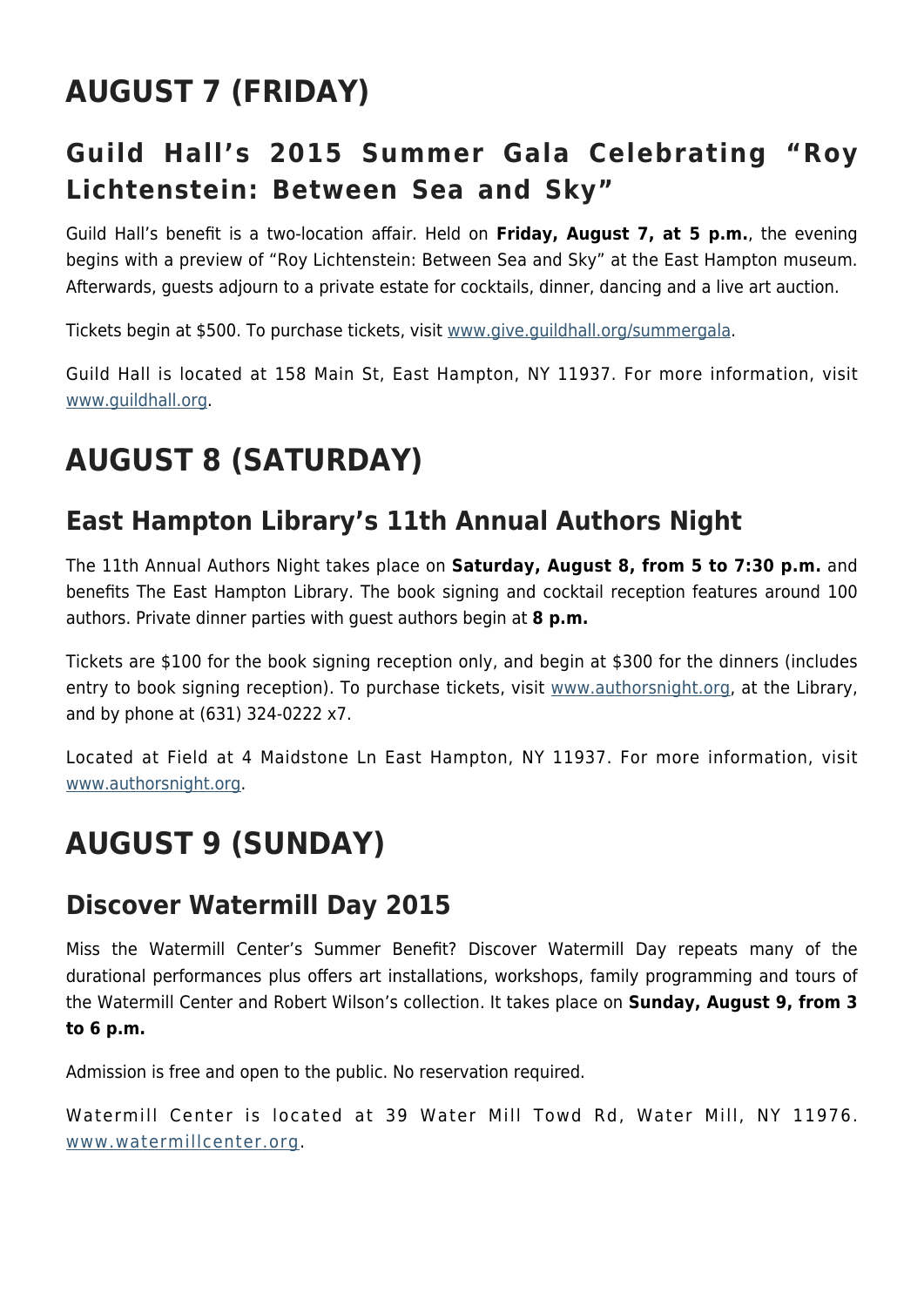### **AUGUST 15 (SATURDAY)**

#### **The 67th Annual East Hampton Artists & Writers Charity Softball Game**

The Artists & Writers Charity Softball Game is a unique Hamptons tradition. Played at Herrick Park in East Hampton, artists compete against writers with filmmakers, actors and celebrities playing for both teams. It takes place on **Saturday, August 15**. Batting practice starts at **noon** and the game starts at **2 p.m.** (Rain date is August 23). Interested in a preview party?

A **"First Pitch Cocktail Party and Auction"** takes place on **Friday, August 14, from 6 to 8 p.m**. at LTV Studio in Wainscott, NY. Tickets are \$40 in advance and \$50 at the door.

Herrick Park is located at Newtown Ln, East Hampton, NY 11937.

LTV Studio is located at 75 Industrial Rd, East Hampton, NY 11937. [www.awgame.org.](http://www.awgame.org)

 $\pmb{\times}$ 

.

.

.

.

The Good Wife's Josh Charles. Photo by Chris London. Courtesy Guild Hall Museum.

### **AUGUST 23 (SUNDAY)**

#### **The 2015 Hampton Classic Horse Show**

The Hampton Classic Horse Show is light on art but traditionally signals the last hurrah of a Hamptons Summer. It takes place from **August 23 – 30** with the competitions beginning at **8 a.m.** on **Sunday, August 23**, with Grand Prix Ring competitions beginning at noon. Expect sleek horses, expert riders, celebrities, fans and industry professionals for the duration.

The Hampton Classic Horse Show is located at 240 Snake Hollow Rd, Bridgehampton, NY 11932. [www.hamptonclassic.com.](http://www.hamptonclassic.com)

#### $\pmb{\times}$

At the Hampton Classic Horse Show 2014. Photo by Liz Soroko Photo.